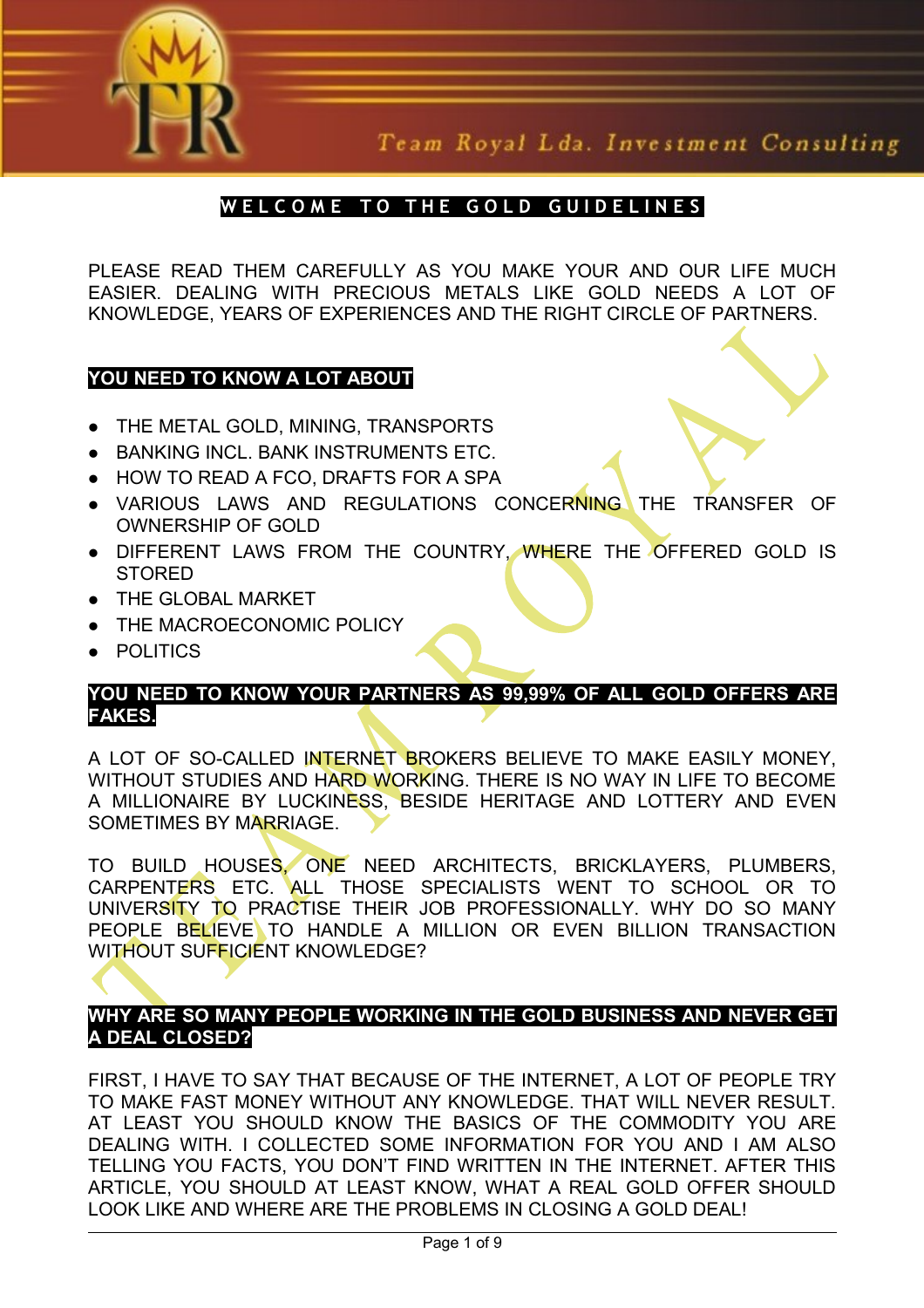# **HOW TO READ A GOLD OFFER**

#### **WHAT IS KARAT (CARAT)?**

THE GOLD CONTENT OF GOLD ALLOYS IS MEASURED IN [CARATS\(](file:///C:/Documents and Settings/WILDING/Defini??es locais/Temp/IM///wiki/Carat_\(purity\))K), PURE GOLD BEING DESIGNATED AS 24K.

#### **WHAT MEANS FINENESS?**

FINENESS SAYS, HOW MUCH PURE IS THE GOLD. E.G IF THE GOLD COMES FROM A MINE WE TALK ABOUT GOLD DUST AND IT COMES USUALLY WITH SILVER AND COPPER TOGETHER AND IS OF COURSE NOT PURE. USUALLY IT HAS 92% FINENESS.

#### **WHAT ARE GOLD BULLION BARS?**

AFTER REFINING, BARS ARE GIVEN 'GOOD DELIVERY STATUS', THE INTERNATIONAL STANDARD FOR QUALITY, PROVIDING ASSURANCE THAT THEY CONTAIN THE QUANTITY AND PURITY OF GOLD THAT HAS BEEN STAMPED ON THEM. SO-CALLED **GLD** GOLD (GOOD LONDON DELIVERY) WAS ALWAYS ASSAYED BY AN INTERNATIONAL RECOGNIZED REFINERY. (SEE LBMA LIST)

#### **WHAT ARE DORE BARS?**

DORE BARS ARE USUALLY SHIPPED FROM BIG GOLD MINES, WHICH HAVE THEIR OWN REFINERY OR FROM ANY OTHER REFINERY. THE MOST COMMON MEANS OF RECOVERING GOLD IS THE *CYANIDATION PROCESS*. CYANIDATION INVOLVES THE LEACHING OF ORE IN A STRICTLY CONTROLLED ALKALINE CYANIDE LEACH SOLUTION, AFTER WHICH THE GOLD DUST IS THEN RE-DISSOLVED AND SUBSEQUENTLY SMELTED INTO DORE BARS, THAT ARE NORMALLY SHIPPED TO THE BUYER'S REFINERIES FOR FINAL ASSAY. USUALLY FINENESS IS 96%. AS DORE BARS CONTAINS MORE GOLD THAN GOLD DUST, THE DISCOUNT FOR DORE BARS IS ALWAYS LESS THAN FOR GOLD DUST.

### **GOLD WITH INTERNATIONAL ACCEPTED HALLMARKS, WHAT DOES IT MEANS?**

A HALLMARK IS A MARK OR SERIES OF MARKS STRUCK ON ITEMS MADE OF PRECIOUS METALS. THESE MARKS GUARANTEE A CERTAIN PURITY OR FINENESS OF THE METAL. IT IS IMPORTANT TO DIFFERENTIATE BETWEEN A 'MARK' AND A 'HALLMARK'. THEY HAVE DIFFERENT LEVELS OF GUARANTEE OF THE CARATAGE! A HALLMARK IS APPLIED ONLY BY AN INDEPENDENT THIRD PARTY, TYPICALLY AN ASSAY OFFICE, AFTER THE ITEM HAS BEEN ASSAYED FOR GOLD CONTENT.

THE CONVENTION ON THE CONTROL AND MARKING OF ARTICLES OF PRECIOUS METALS (ALSO KNOWN UNDER "HALLMARKING CONVENTION" OR "VIENNA CONVENTION") IS AN INTERNATIONAL TREATY BETWEEN 18 CONTRACTING STATES, WHICH AIMS AT FACILITATING THE CROSS-BORDER TRADE OF PRECIOUS METAL ARTICLES. STATES, WHICH ARE PARTY TO THE CONVENTION, RECOGNISE THAT ARTICLES, WHICH HAVE BEEN MARKED WITH THE CONVENTION "COMMON CONTROL MARK" (CCM) AND, WHICH ARE OF A LEGAL FINENESS, CAN ENTER THEIR TERRITORY WITHOUT ADDITIONAL CONTROL OR MARKING.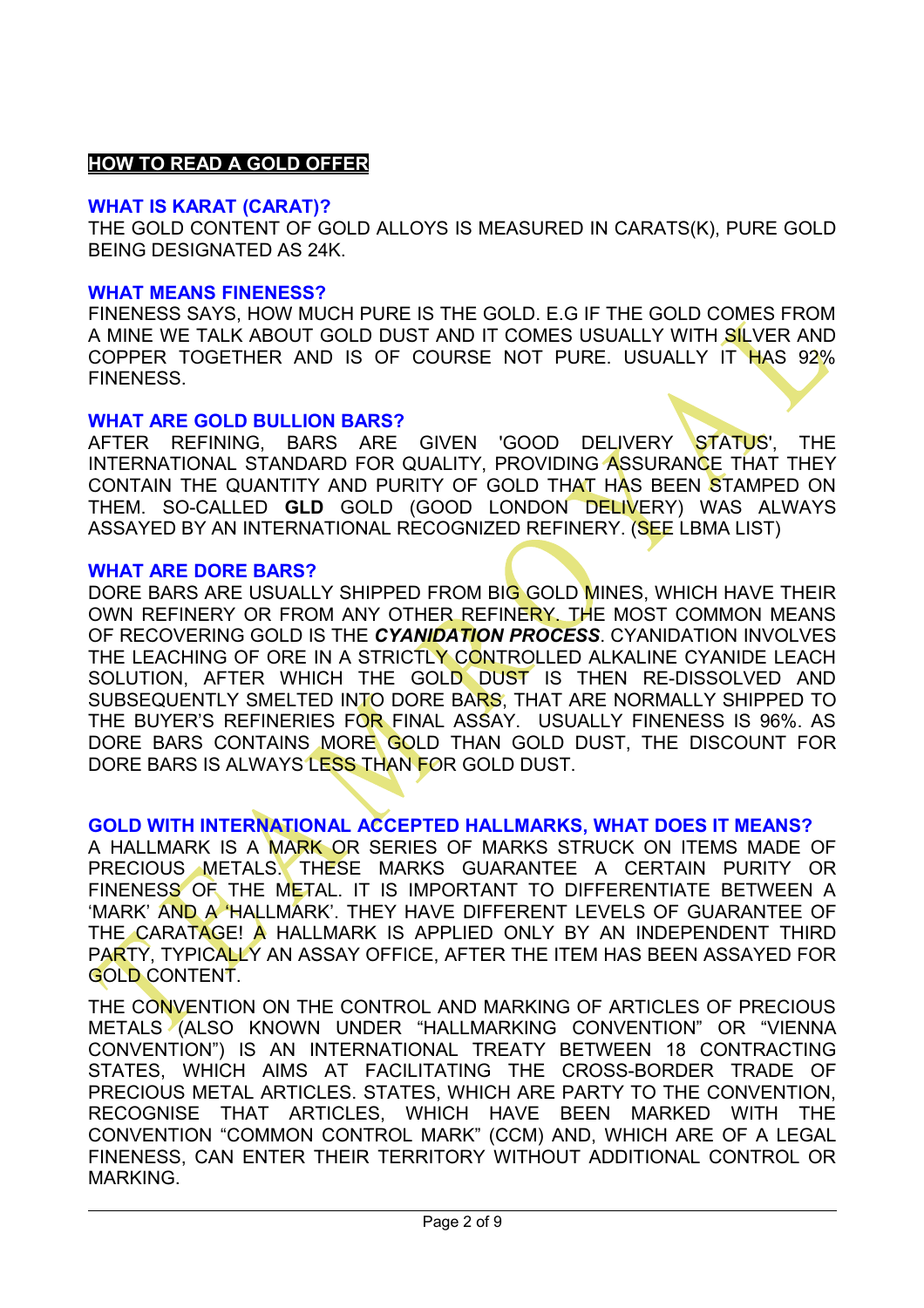IN NATIONS WITH AN OFFICIAL HALLMARKING SCHEME, THE HALLMARK IS ONLY APPLIED AFTER THE ITEM HAS BEEN [ASSAYED](file:///C:/Documents and Settings/WILDING/Defini??es locais/Temp/IM///wiki/Assay) TO DETERMINE THAT ITS PURITY CONFORMS NOT ONLY TO THE STANDARDS SET DOWN BY THE LAW BUT ALSO AND WITH THE MAKER'S CLAIMS AS TO METALLURGICAL CONTENT.

TRADITIONALLY, THE HALLMARKS ARE 'STRUCK' USING STEEL PUNCHES. A NEW METHOD OF MARKING USING [LASERS](file:///C:/Documents and Settings/WILDING/Defini??es locais/Temp/IM///wiki/Laser) IS NOW AVAILABLE, WHICH IS ESPECIALLY VALUABLE FOR DELICATE ITEMS AND [HOLLOWWARE,](file:///C:/Documents and Settings/WILDING/Defini??es locais/Temp/IM///wiki/Hollowware) WHICH WOULD BE DAMAGED OR DISTORTED BY THE PUNCHING PROCESS. LASER MARKING ALSO MEANS THAT FINISHED ARTICLES DO NOT NEED TO BE RE-FINISHED.

#### **WHY IS GOLD WITH OLD HALLMARKS CHEAPER THAN WITH NEW ONES?**

GOLD WITH HALLMARKS OLDER THAN 5 YEARS IS CHEAPER, AS WITH YEARS GOLD LOOSES ITS PURITY AND THEREFORE HAS TO BE ASSAYED AGAIN.

# **WHAT DOES IT MEANS: PRICE LONDON 2nd FIXING?**

THE LONDON GOLD FIXING IS CONDUCTED TWICE A DAY BY TELEPHONE, AT APPROXIMATELY 10.30 AM AND 3 PM. THERE ARE 5 LONDON GOLD FIXING MEMBERS – ALL OF WHOM ARE MARKET MAKING MEMBERS OF THE LBMA. THERE IS THE BANK OF NOVA SCOTIA-SCOTTIA MOCATTA, BARCLAYS BANK PLC, DEUTSCHE BANK AG, HSBC BANK USA, NA AND SOCIETE GENERALE. THE CHAIRMANSHIP OF THE GOLD FIXING ROTATES ANNUALLY AMONGST ITS MEMBERS.

PAY ATTENTION: IN SOME OFFERS, YOU WILL FIND 2<sup>ND</sup> FIXING LME. THEN YOU KNOW THAT IT'S NOT A SERIOUS OFFER, AS LME IS ONLY FOR NON PRECIOUS METALS. THEREFORE, IF THE PRICING REFERS TO THE LONDON METAL EXCHANGE DON'T WASTE YOUR TIME WITH THIS OFFER.

# **WHAT IS THE LBMA?**

THE LONDON BULLION MARKET ASSOCIATION MAINTAINS LISTS OF GOLD AND SILVER REFINERS THAT HAVE MET THE ASSOCIATIONS REQUIREMENTS FOR ASSAYING STANDARD AND BAR QUALITY, AND WHOSE LARGE BARS ARE THEREFORE ACCEPTABLE IN THE LONDON MARKET AS GOOD DELIVERY.

### **WHAT MEANS ASSAYING AND REFINING?**

MEASURING THE GOLD CONTENT IS KNOWN AS ASSAYING. GOLD MUST BE REFINED BECAUSE OF PHYSICAL DEFECTS OR POOR MARKING.

#### **PAYMENT AFTER FINAL ASSAY REPORT, WHAT DOES IT MEAN?**

THE BUYER ONLY PAYS AFTER HE KNOWS THE QUANTITY OF THE GOLD WHICH CONTENTS 24 K.

NOWADAYS WE CHOOSE 2 DIFFERENT METHODS OF ASSAYING.

### *THE FIRE ASSAY (CUPELLATION)*

THE MOST ELABORATE BUT TOTALLY DESTRUCTIVE ASSAY METHOD IS THE FIRE-ASSAY, ALSO KNOWN AS CUPELLATION, WITH AN ACCURACY OF 1 PART IN 10,000. IN THIS PROCESS THE ARTICLE IS MELTED, THE ALLOYS SEPARATED AND CONSTITUENTS WEIGHED. SINCE THIS METHOD IS TOTALLY DESTRUCTIVE,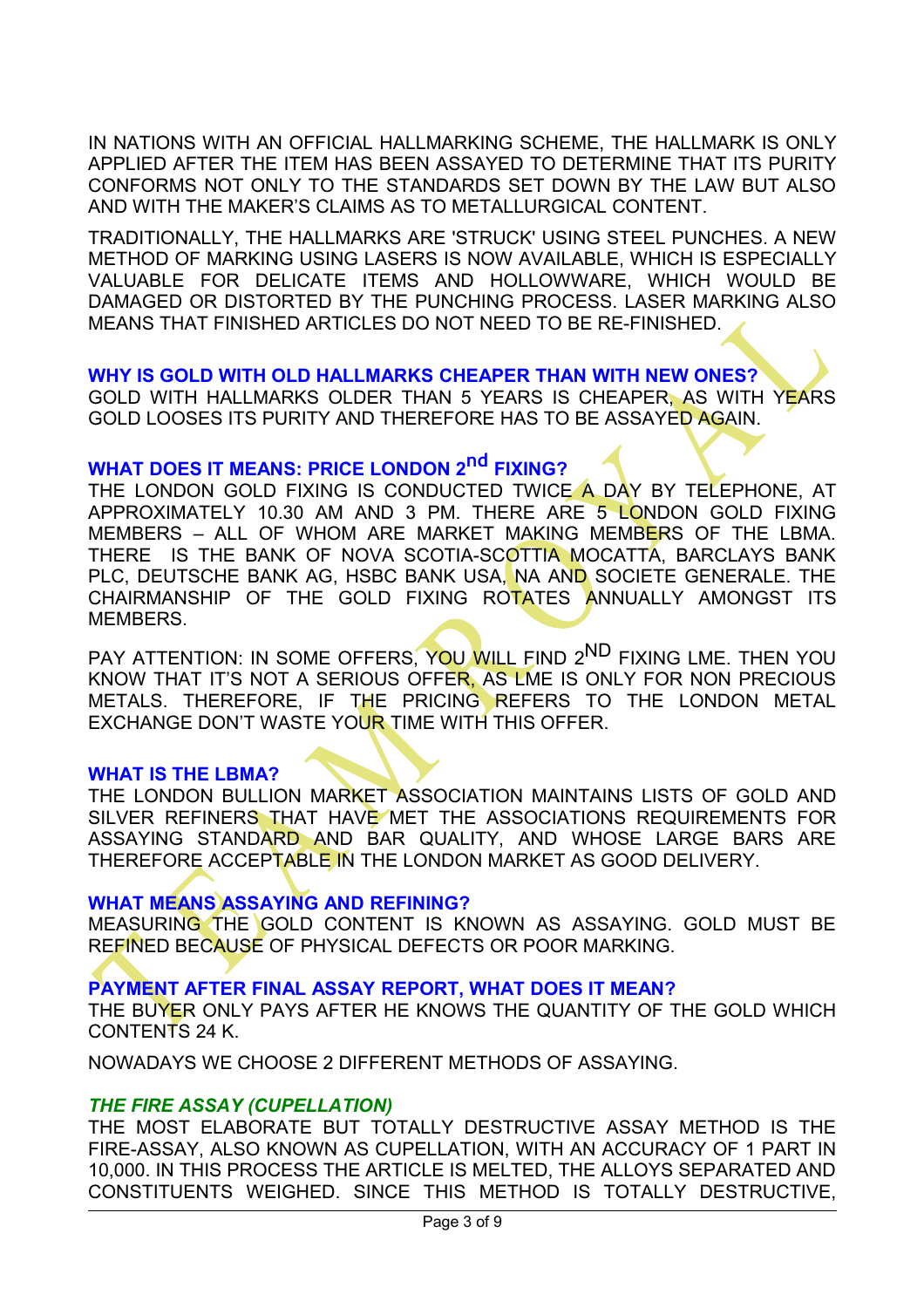WHEN THIS METHOD IS EMPLOYED FOR THE ASSAY OF JEWELLERY, IT IS DONE UNDER THE GUISE RANDOM OR SELECTIVE SAMPLING. FOR EXAMPLE IF A SINGLE MANUFACTURER DEPOSITS A LOT OF RINGS OR WATCH CASES, WHILE MOST ARE ASSAYED USING THE NON-DESTRUCTIVE METHODS A FEW PIECES FROM THE LOT ARE RANDOMLY SELECTED FOR FIRE ASSAY.

PLEASE NOTE: IF YOU WANT TO SELL 500 MT AU AFTER ASSAY REPORT, PLEASE CONSIDER THAT THERE IS ONLY A CERTAIN CAPACITY IN THE REFINERY. IN THE AVERAGE, YOU SHOULD CALCULATE THAT A REFINERY CAN SMELT ABOUT 4 MT PER DAY.

# *X-RAY FLUORESCENCE*

THE MODERN X-RAY FLUORESCENCE IS ALSO A NON-DESTRUCTIVE TECHNIQUE THAT IS SUITABLE FOR NORMAL ASSAYING REQUIREMENTS. IT TYPICALLY HAS AN ACCURACY OF 2-5 PARTS PER THOUSAND AND IS WELL-SUITED TO THE RELATIVELY FLAT AND LARGE SURFACES. IT IS A QUICK TECHNIQUE TAKING ABOUT THREE MINUTES, AND THE RESULTS CAN BE AUTOMATICALLY PRINTED OUT BY THE COMPUTER. IT ALSO MEASURES THE CONTENT OF THE OTHER ALLOYING METALS PRESENT.

# **WHY DO SELLERS SELL GOLD WITH DISCOUNT?**

THERE ARE SEVERAL REASONS. CAN BE ECONOMICAL REASONS AS THE PERSON, COMPANY, BANK NEEDS MONEY FOR SPECIAL PROJECTS. CAN BE POLITICAL REASON AS A GROUP WANTS TO GET MORE INFLUENCE IN ANOTHER MILITARY OR POLITICAL GROUP.

FOR PURE GOLD WITH NEW HALLMARKS. THE DISCOUNT WILL BE NEVER MORE THAN 4%. FOR GOLD WITH HALLMARKS OLDER THAN 5 YEARS, YOU GET USUALLY MAXIMUM 7% DISCOUNT, AS ASSAY IS A MUST.

FOR GOLD WITHOUT INTERNATIONAL ACCEPTED HALLMARKS, YOU CAN GET UP TO 10% DISCOUNT.

THEN THE DISCOUNT VARIOUS AS THE DELIVERY CAN BE CIF OR FOB.

THERE IS ALSO GOLD WITHOUT HISTORY FOR SALE ON THE MARKET, WHICH MEANS THE SELLER CAN'T OR DOESN'T WANT TO PROOF FROM WHERE HE HAS GOT THE GOLD. PUT YOUR HANDS AWAY FROM THAT, AS IT WAS FOR SURE NOT BOUGHT WITH CLEAN MONEY OR EVEN STOLEN. OFFERS FROM PHILIPPINES, INDONESIA, TAIWAN, THAILAND ARE VERY CRITICAL!

# **WHAT COMES FIRST? POF OR POP?**

ACTUALLY, IT IS VERY SIMPLE. THE ONE WHO WANTS TO SELL A PRODUCT HAS TO PROOF, THAT HE HAS THIS PRODUCT FOR SALE (= **POP**). AFTER POP, THE ONE WHO WANTS TO BUY THE PRODUCT HAS TO PROOF HIS FUNDS (= **POF**). THEREFORE, IF YOU SEE AN OFFER, ASKING FOR POF FIRST, AND THEN SIGNING THE SPA (SALES AND PURCHASE AGREEMENT) AND, AFTER THAT POP, DON'T WASTE YOUR TIME. NO SERIOUS BUYER WILL SHOW HIS FUNDS, BEFORE KNOWING THAT THE PRODUCT EXISTS.

IT IS, AS IF YOU WANT TO BUY A PAIR OF SHOES. YOU GO TO THE SHOP TO LOOK AT IT! PRESENTING THE SHOES, THE SELLER MAKES THE POP. AFTER THAT, YOU CAN GO TO THE CASHIER FOR MAKING PAYMENT. THAT'S THE POF. IF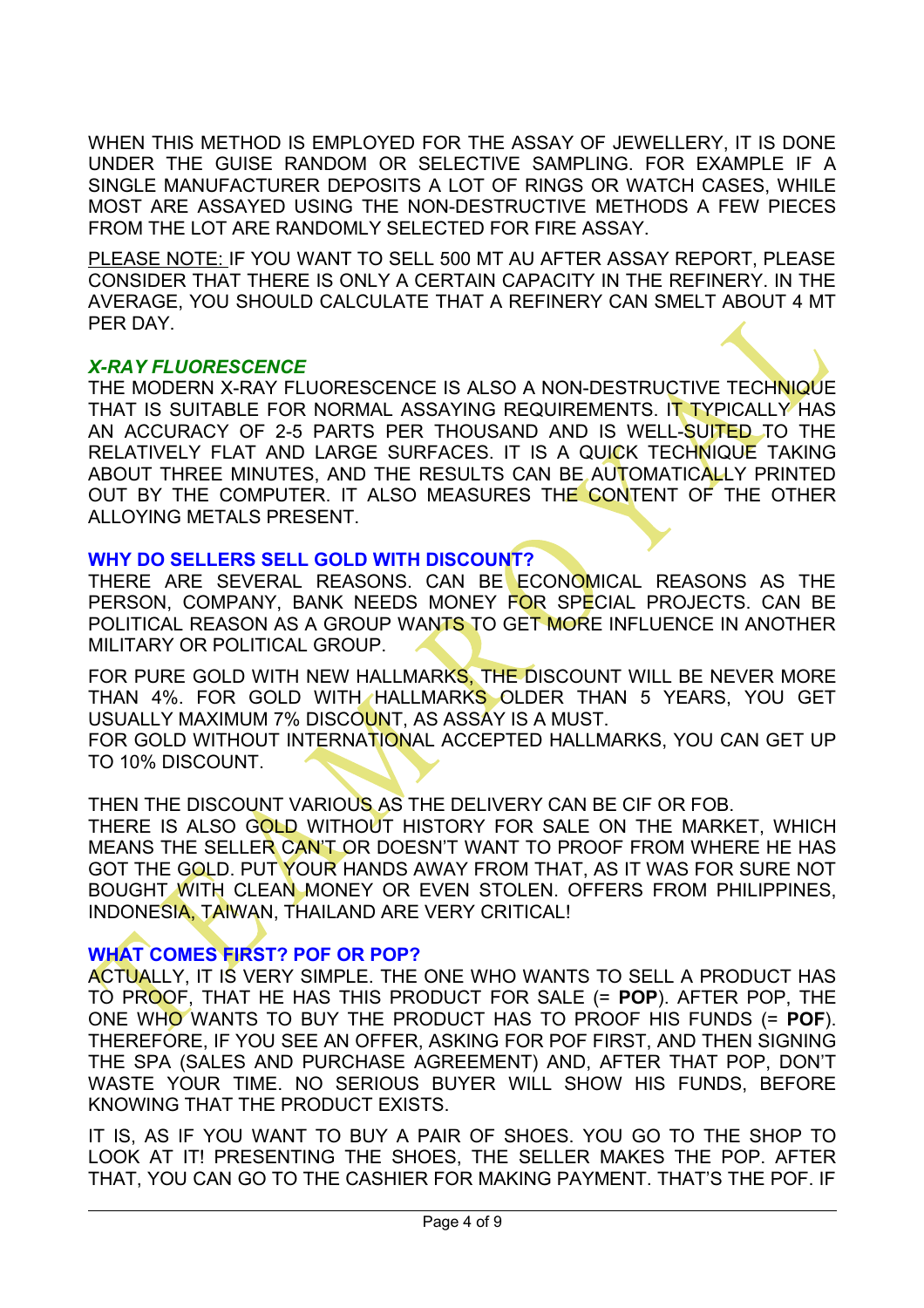POF WOULD COME FIRST, YOU WOULD ENTER AN EMPTY SHOP, ASKING FOR A PAIR OF BLACK LEATHER SHOES. AFTER THAT, THE SELLER WOULD ASK YOU TO PROVE, THAT YOU HAVE ENOUGH MONEY WITH YOU. AFTER POSITIVE PROOF, THE SELLER WOULD SAY: NOW I WILL SHOW YOU A PAIR OF BLACK SHOES OR HE WOULD SAY, SORRY, BUT WE DON'T HAVE BLACK SHOES IN YOUR SIZE. YOU SEE THE NONSENSE!

THEREFORE, NO DISCUSSION! ALWAYS POP FIRST.

# **HOW DOES SELLER SHOWS POP AND BUYER POF?**

THERE ARE 2 POSSIBILITIES:

- 1. POP CAN BE PROVED VIA SKR, POF FOR EXAMPLE VIA BCL, MT799
- 2. USUALLY BETWEEN THE BULLION OFFICERS AT A WINDOW TIME AND, AGAIN FIRST POP AND AFTER THAT, THE BUYER'S BULLION OFFICER RESPONDS WITH POF.

# **HOW DO I KNOW THAT I'VE GOT A REAL FCO FOR GOLD?**

FIRST OF ALL, LET'S DEFINE WHAT A FCO (FULL CORPORATE OFFER) IS. 99,99% OF THE SO-CALLED FCOS ARE NOTHING ELSE THAN SOFT OFFERS.

- A FCO MUST BE WRITTEN ON SELLER'S LETTERHEAD, DATED AND SIGNED BY HIM. IF THE LEGAL MANDATE HAS SIGNED THE FCO, HE MUST BY LAW ATTACH HIS POA (POWER OF AUTHORITY) AND PASSPORT COPY. WITHOUT THAT, A "FCO" IS INVALID AND THE SIGNATORY CAN BE ANNOUNCED TO PUBLIC AUTHORITIES BECAUSE OF FRAUD (COULD BE PUNISHED TO PAY A HUGE FINE OR EVEN BE SENT TO PRISON)
- WHICH TYPE OF GOLD IS FOR SALE (DUST, DORE BARS, GLD OR NON GLD GOLD)
- QUANTITY
- HALLMARKS "INTERNATIONAL RECOGNIZED HALLMARKS" IS NOT ENOUGH. IT MUST BE *JM*, *METALOR*, *MINT*, ETC.
- AGE OF HALLMARKS
- PRICE
- DISCOUNT
- **COMMISSIONS USUALLY NO BUYER WILL PAY MORE THAN 2 %**
- LOCATION TO MENTION "VARIOUS BANKS OR SECURITY HOUSES" IS NOT ENOUGH. SAME WITH "IN ASIA, EUROPE" ETC. SELLER MUST CLEARLY SPECIFY THE LOCATION.
- **PROCEDURE**

IF ONE OF THOSE POINTS IS MISSING, YOU HAVE ONLY A SOFT OFFER. NO BUYER WILL ANSWER WITH A LOI.

# **CAN A MANDATE SIGN A FCO?**

YES, IT IS POSSIBLE BUT, IT HAS TO BE A LEGAL MANDATE, WHICH HAS TO BE PROVED BY THE LEGAL MANDATE LETTER PLUS COPY OF PASSPORT. A MANDATE IS A PERSON, WHICH IS LEGALLY AUTHORIZED BY THE SELLER TO ACT ON BEHALF OF HIM/HER.

99 % OF THE SO-CALLED MANDATES ARE ONLY INTERMEDIARIES AND DON'T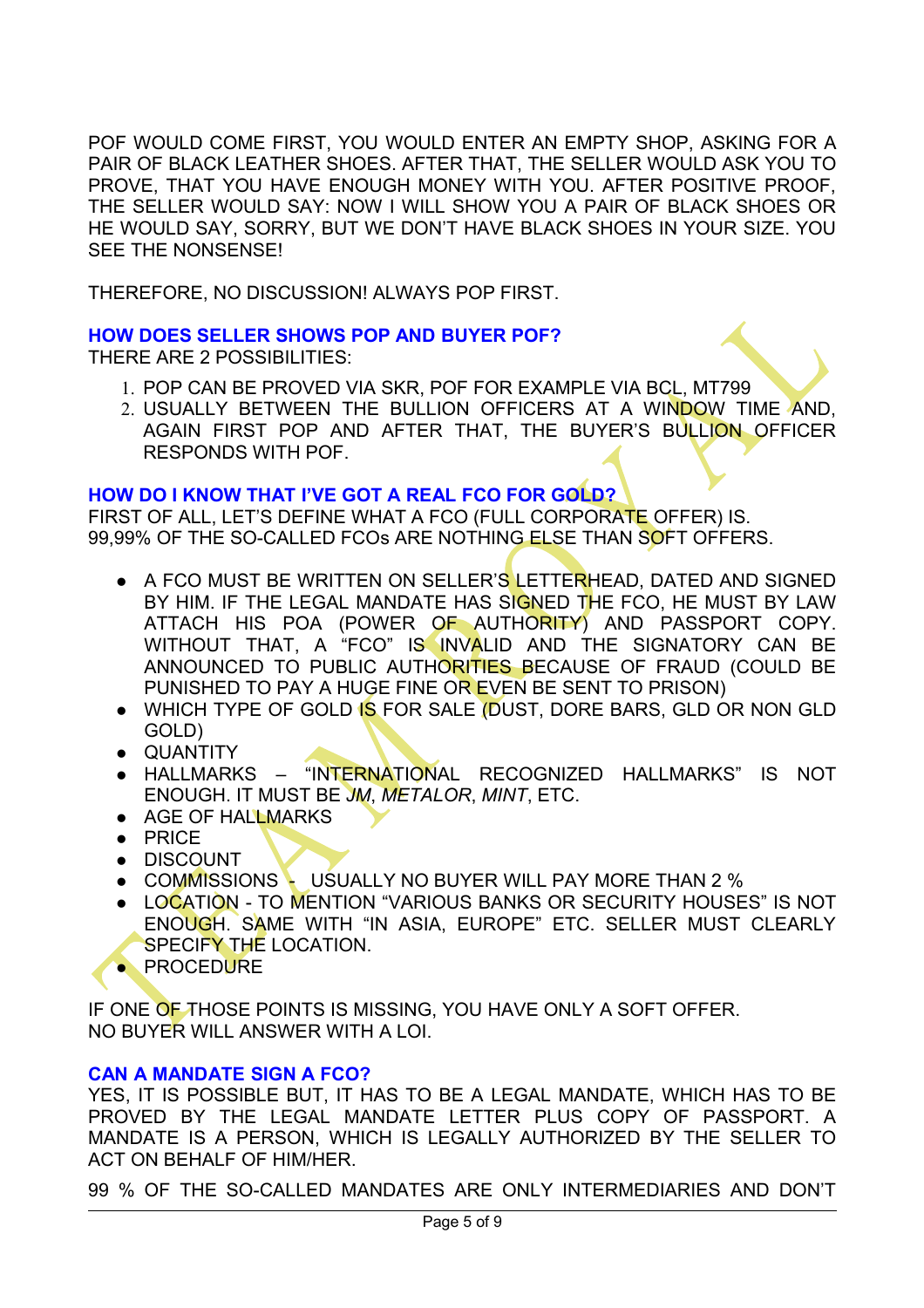HAVE THE POWER BY LAW TO ISSUE FCO. IF SOMEBODY CALLS HIMSELF A MANDATE BUT CANT SHOW A LEGAL MANDATE LETTER, SHE/HE IS FULLY RESPONSIBLE BY LAW AND, ANYBODY CAN ANNOUNCE HER/HIS FILE TO LEGAL AUTHORITIES LIKE POLICE, INTERPOL, FINANCE DEPARTMENTS AND SO ON.

# **BUT, WHEN I SEND A FCO WITH THE SELLER'S NAME OR, WHEN I'M THE LEGAL MANDATE AND ATTACH MY POA, ONE COULD CIRCUMVENT ME!**

YES, THAT'S POSSIBLE AND, THAT'S ONE OF THE REASONS, WHY IT'S SO COMPLICATED TO CLOSE A DEAL, WHEN YOU DON'T KNOW YOUR PARTNERS. *TEAM ROYAL LDA* WILL NEVER CIRCUMVENT YOU. BUT BEFORE WE START TO DEAL WITH YOU, WHOM WE DON'T KNOW, WE NEED TO DO OUR DUE DILIGENCE.

### **COMMISSIONS:**

THE LAST THING, WHICH HAS TO BE DISCUSSED. IS THE SPLITTING OF COMMISSIONS. BEFORE WE BRING TOGETHER A REAL SELLER WITH A REAL BUYER, IT'S TIME TO TALK ABOUT COMMISSIONS. THE FEE FOR INTERMEDIARIES IS A COMPENSATION FOR THEIR WORK AND HAS TO BE PAID BY THE BUYER. SO ALL PERSONS, WHO ARE INVOLVED, MUST CONSIDER, HOW MUCH THEY'VE REALLY WORKED FOR THIS CONTRACT. IT'S ABSOLUTELY UNREALISTIC THAT SOMEBODY, WHO HAS JUST PASSED A NAME OR PHONE NUMBER, GETS THE EQUAL SHARE AS SOMEBODY, WHO IS LEGAL MANDATE OR, LIKE OTHER INTERMEDIARIES, WHO ARE HIGHLY PROFESSIONAL. WITHOUT THOSE PROFESSIONALS, A CONTRACT WILL NEVER GO THROUGH AND, A LOT OF BUYERS, AS THEY HAVE TO PAY THE COMMISSIONS, WANT TO KNOW EXACTLY, WHAT EACH SINGLE PERSON HAS DONE IN THE DEAL.

MOST PEOPLE ARE ONLY THINKING IN PERCENTAGES. PLEASE FORGET IT! NOTICE THAT PER TONNE THE COMMISSION OF 1% IS ROUGHLY 270.000 USD (AUGUST 2008). SO BE HAPPY, IF YOU ARE 1 UNDER MILLIONS, WHO HAS THE CHANCE TO BENEFIT IN A GOLD DEAL.

ESPECIALLY IN A GOLD DEAL, THE COMMISSION IS VERY HIGH. BUT, IF IT WOULD BE SO EASY TO FIND A REAL BUYER AND A REAL SELLER AND TO WORK WITH THEM TO FIND A PROCEDURE, WHICH SUITS BOTH, BELIEVE ME, NO BUYER WOULD PAY THIS HIGH AMOUNT.

# **WHAT ELSE SHOULD YOU KNOW?**

# **WHO OWNS THE MOST GOLD IN THE WORLD?**

IF WE TAKE NATIONAL GOLD RESERVES, THEN MOST GOLD IS OWNED BY THE USA, FOLLOWED BY GERMANY AND THE IMF. IF WE INCLUDE JEWELLERY OWNERSHIP, THEN INDIA IS THE LARGEST REPOSITORY OF GOLD IN TERMS OF TOTAL GOLD WITHIN THE NATIONAL BOUNDARIES. IN TERMS OF PERSONAL OWNERSHIP, IT'S NOT KNOWN, WHO OWNS THE MOST BUT IT'S POSSIBLY A MEMBER OF A RULING ROYAL FAMILY IN THE EAST.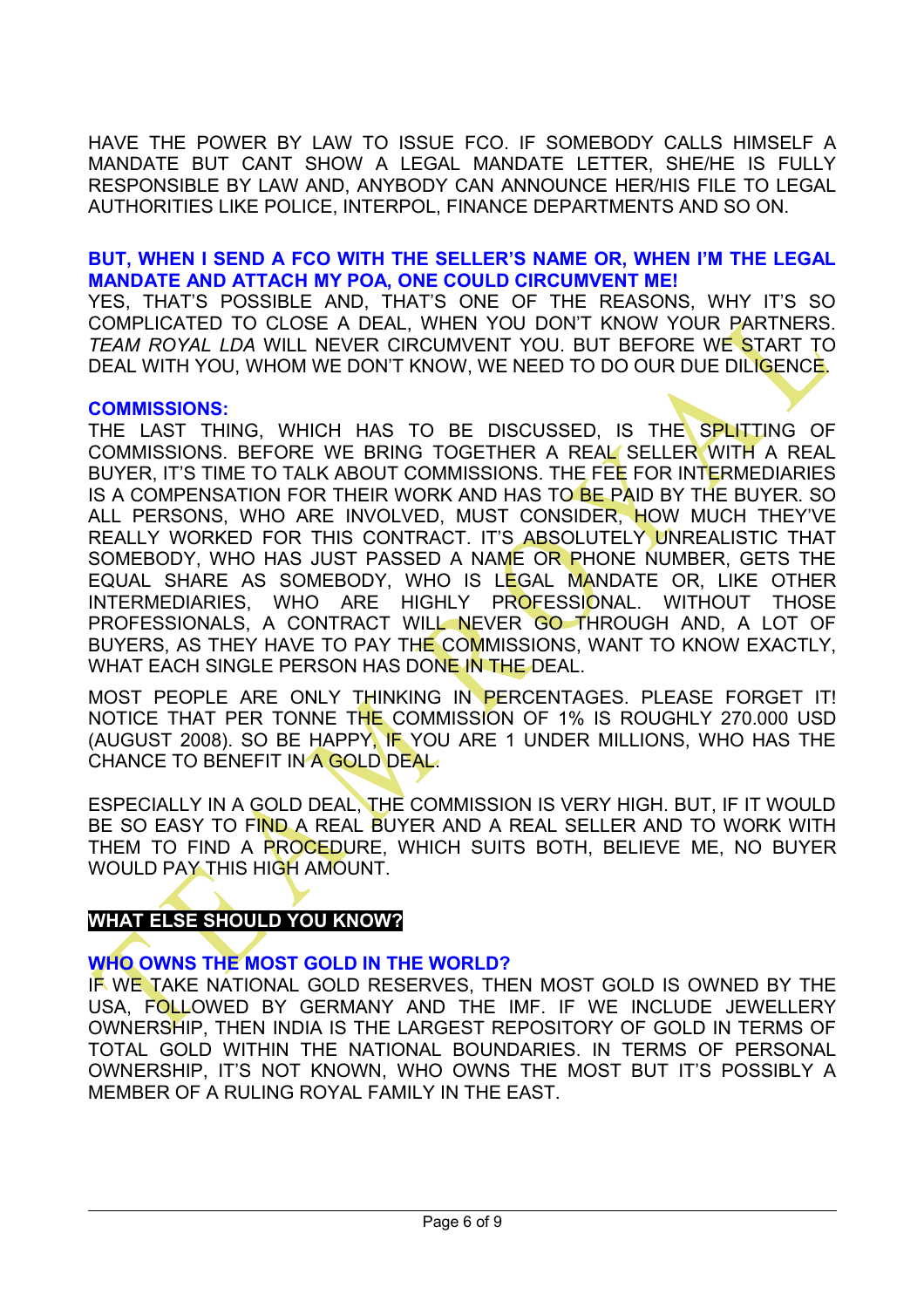# **HOW MUCH GOLD IS IN THE WORLD?**

IN DECEMBER 2005, ABOUT 153.000 MT GOLD ARE OFFICIALLY KNOWN IN THE WHOLE WORLD!

- 28.600 MT (18%) GOLD CENTRAL BANKS AND OTHER INSTITUTESS
- 8.133 MT USA
- 3.428 MT GERMANY
- 3.217 MT INTERNATIONAL MONETARY FUND
- 2.892 MT FRANCE, USA, GERMANY, GOLD HOLD BY INTERN. FONDS IN TOTAL 3%
- 25.000 MT (16%) GOLD ARE OWNED PRIVAT (GOLD BARS AND COINS)
- 79.000 MT (51%) GOLD IN JEWELLERS
- 18.000 MT (12%) GOLD IN ART

PLEASE READ THE AMOUNTS VERY CAREFULLY AND THEN CHECK YOUR FCO CONCERNING THE QUANTITY, WHICH IS MENTIONED IN THE OFFER.

#### IS IT REALISTIC?

### **WHO IS THE WORLDS LARGEST GOLDPRODUCER?**

TILL 2006 IT WAS AFRICA. BUT IN 2007 AFRICA PRODUCED ONLY 207 MT WHILE CHINA BECAME THE WORLD LARGEST GOLDPRODUCER WITH 276 MT.

#### **HOW MUCH DOES A GOLD BAR WEIGHT?**

GOLD IS MADE INTO A LARGE NUMBER OF DIFFERENT BARS OF DIFFERENT WEIGHTS. THE MOST WELL KNOWN ARE THE LARGE 'LONDON GOOD DELIVERY BARS' WHICH ARE TRADED INTERNATIONALLY. THESE WEIGH ABOUT 400 TROY OUNCES, I.E. 12.5 KG/27 LBS. EACH. OTHERS ARE DENOMINATED IN KILOGRAMS, GRAMS, TROY OUNCES, ETC.

IN GRAMS, BARS RANGE FROM 1 KG UP TO 10 KG. IN TROY OZ, FROM 1/10 TR.OZ. UP TO 400 TR.OZ. OTHER BARS ARE E.G. TOLA BARS, A TRADITIONAL INDIAN UNIT OF WEIGHT AND TAEL BARS, A CHINESE UNIT OF WEIGHT .........

# **DIFFERENT BARS ARE:**

<span id="page-6-12"></span><span id="page-6-11"></span><span id="page-6-10"></span><span id="page-6-9"></span><span id="page-6-8"></span><span id="page-6-7"></span><span id="page-6-6"></span><span id="page-6-5"></span><span id="page-6-4"></span><span id="page-6-3"></span><span id="page-6-2"></span><span id="page-6-1"></span><span id="page-6-0"></span>[400' OZ \('12.5' KG\) BAR](#page-6-12) [KILOBARS](#page-6-11) [TEZABI' BARS](#page-6-0) [TAEL BARS](#page-6-10) [BAHT BARS](#page-6-9) [TOLA BARS](#page-6-8) [CHI BARS](#page-6-7) [DECORATIVE BARS](#page-6-6) [HOLOGRAM' BARS](#page-6-5) [RAINBOW'](#page-6-4) BARS [YIN-YANG' BARS](#page-6-3) [KOBAN' BARS](#page-6-2) [TWIN-COIN' BAR'](#page-6-1)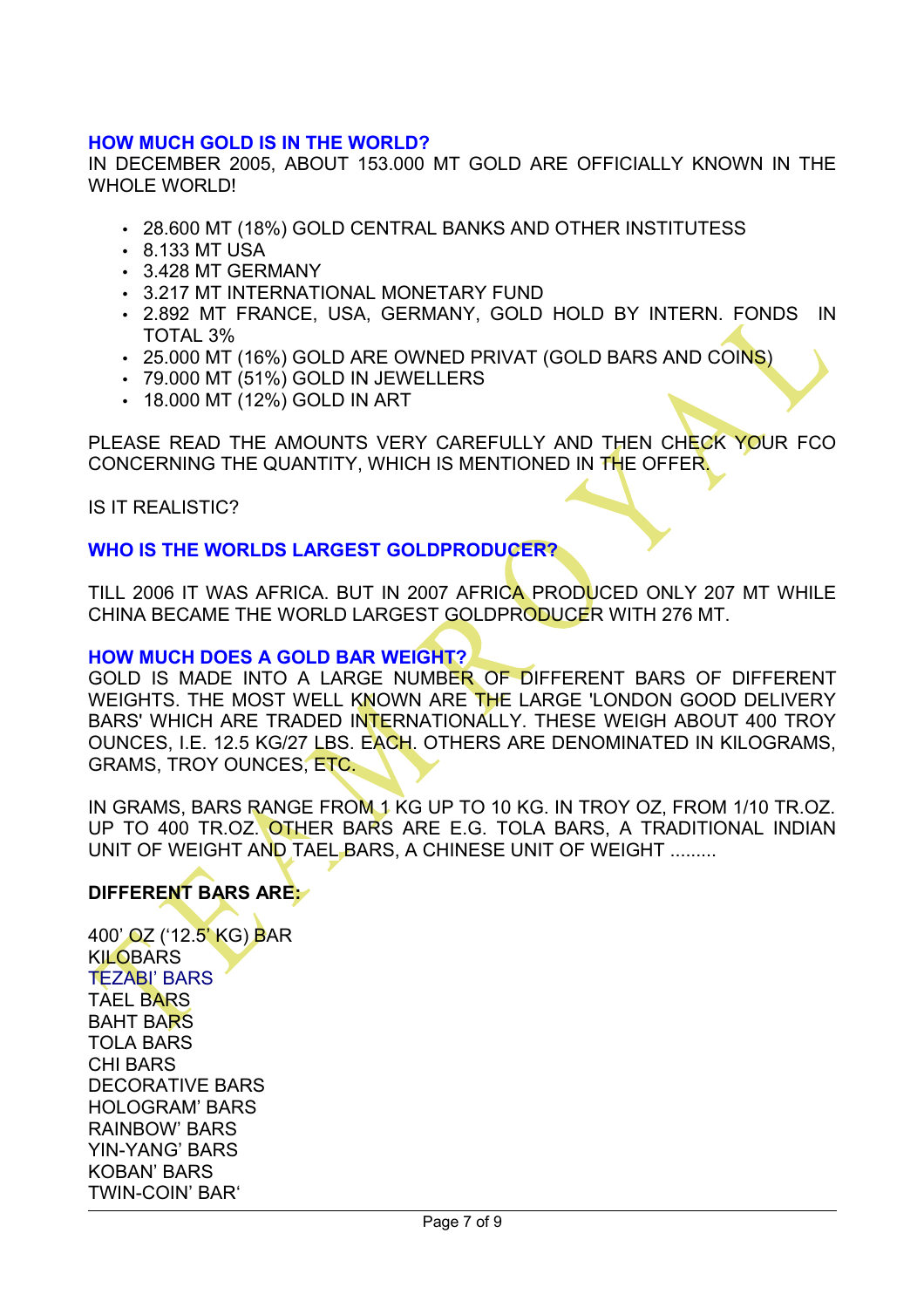<span id="page-7-24"></span><span id="page-7-23"></span><span id="page-7-22"></span><span id="page-7-21"></span><span id="page-7-20"></span><span id="page-7-19"></span><span id="page-7-18"></span><span id="page-7-17"></span><span id="page-7-16"></span><span id="page-7-15"></span><span id="page-7-14"></span><span id="page-7-1"></span><span id="page-7-0"></span>[GOLD LEAF' BARS](#page-7-22) [MINTED 'BRICK'](#page-7-21)  ['MODEL' BARS](#page-7-0) [THE WORLD'S LARGEST - AND SMALLEST - BARS](#page-7-24) [HISTORICAL ROTHSCHILD BARS](#page-7-23) [OLDEST STAMP](#page-7-20) [OLDEST ASSAY MARK](#page-7-19) [BULLION COINS](#page-7-18) [GOLD NUGGETS](#page-7-17) [GOLD-BEARING ORE](#page-7-16) [DORE' BARS](#page-7-1) [GARIMPO' DORE](#page-7-15) [FINE GOLD CARDS](#page-7-14) [BONE' BAR](#page-7-13) [GOLD FILLET' BARS](#page-7-12) [PENDANT' BARS](#page-7-11) [DOUBLE PENDANT' BARS](#page-7-10) [BANK' BARS](#page-7-9) [COMMEMORATIVE' BARS](#page-7-8) [HEART' BARS](#page-7-7) [BULLION WATCH' BARS](#page-7-6) [FINE ART' BARS](#page-7-5) [BAS-RELIEF' BAR](#page-7-4) [FU](#page-7-3)['CARTOON' BARS](#page-7-2)[LL-COLOUR' BARS](#page-7-3)

# <span id="page-7-13"></span><span id="page-7-12"></span><span id="page-7-11"></span><span id="page-7-10"></span><span id="page-7-9"></span><span id="page-7-8"></span><span id="page-7-7"></span><span id="page-7-6"></span><span id="page-7-5"></span><span id="page-7-4"></span><span id="page-7-3"></span><span id="page-7-2"></span>**HOW BIG IS A TONNE OF GOLD? HOW MANY KILOS IS THE WEIGHT?**

GOLD IS TRADITIONALLY WEIGHED IN TROY OUNCES (31.1035 GRAMS). WITH THE DENSITY OF GOLD AT 19.32 G/CM3, A TROY OUNCE OF GOLD WOULD HAVE A VOLUME OF 1.61 CM3. A METRIC TONNE (EQUALS 1,000KG = 32,150.72 TROY OUNCES) OF GOLD WOULD THEREFORE HAVE A VOLUME OF 51,762 CM3 (I.E. 1.61 X 32,150.72), WHICH WOULD BE EQUIVALENT TO A CUBE OF SIDE 37.27CM (APPROX. 1' 3'')

1 MT WEIGHTS 19.300 KG.

# **WHY DO CENTRAL BANKS HOLD GOLD?**

MONETARY AUTHORITIES HAVE LONG HELD GOLD IN THEIR RESERVES. IN 2006 THEIR STOCKS AMOUNT TO SOME **32.000 TONNES** - VERY SIMILAR TO THEIR HOLDINGS 60 YEARS AGO. THEY KNOW THAT GOLD CAN HELP PROTECT A NATION'S WEALTH AGAINST THE RAVAGES OF INFLATION, AND OFFERS A SAFE HAVEN IN TIMES OF ECONOMIC AND GEOPOLITICAL TURMOIL.

### **WHAT IS ABOUT THE GOLD OF THAILAND?**

THERE ARE MANY STORIES FLYING AROUND THE NET. FOR EXAMPLE, THAT IT'S FORBIDDEN TO BUY GOLD IN THAILAND AND YOU NEVER EVER GET IT OUT OF THE COUNTRY. FURTHERMORE, THE STORY THAT A PLANE WITH GOLD WAS FORCED BY MILITARY TO RETURN TO THAILAND, ALTHOUGH THE GOLD WAS LEGALLY BOUGHT.